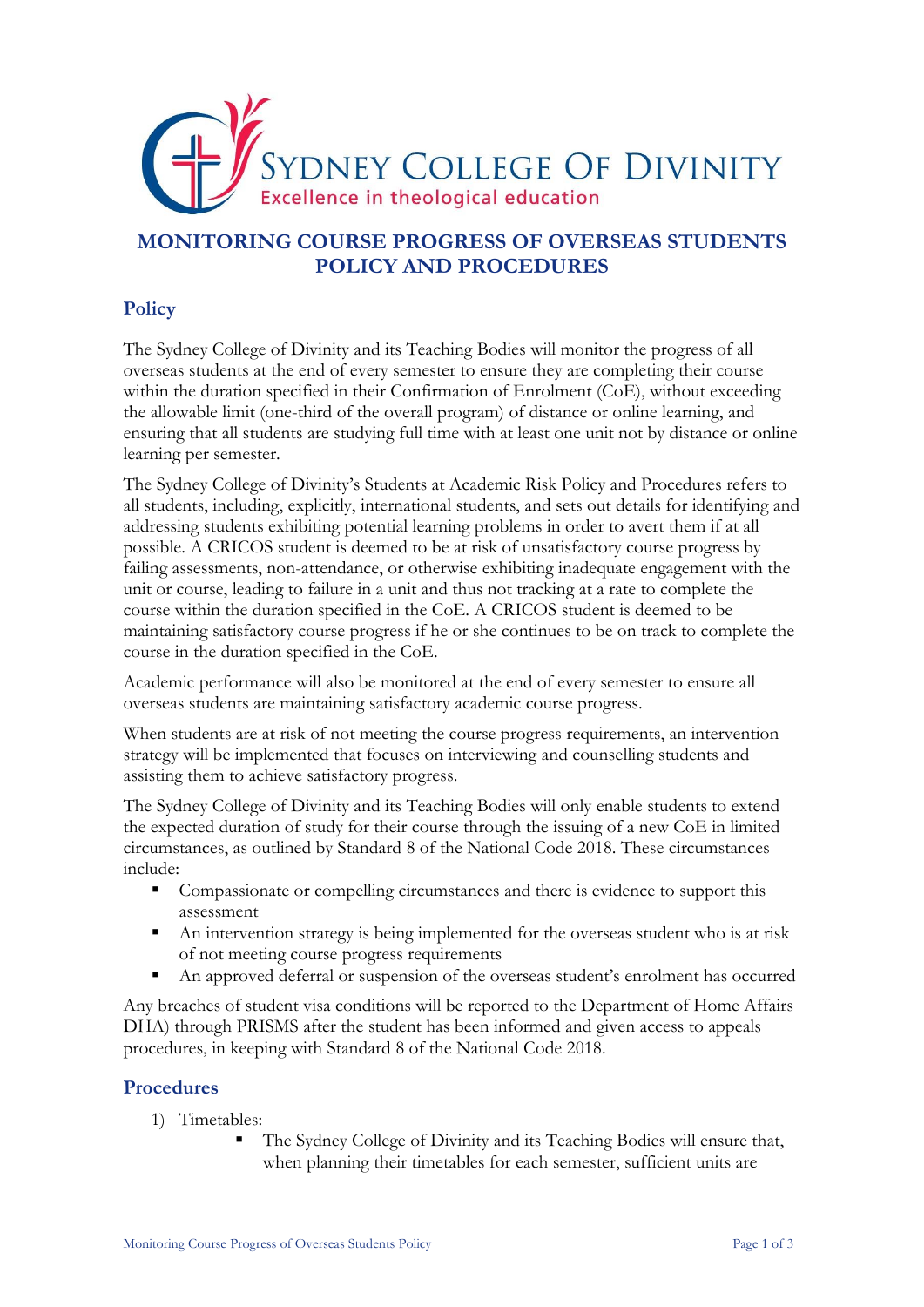offered to enable overseas students to complete all course requirements within the expected course duration, as specified on each student's CoE.

- Timetables must enable overseas students to take at least one unit per semester that is not by distance or online learning and ensure that an overseas student can complete at least two-thirds of course requirements through face-to-face learning.
- 2) Monitoring course progress:
	- At the end of every semester, the Registrar of each Teaching Body will examine the records of every overseas student studying at that Institution to ensure he or she is maintaining satisfactory course progress.
	- The Registrar will ensure that for the next semester, each student is enrolled in at least one face-to-face unit, and is enrolled in a sufficient number of units to be in a position to complete the course within the expected duration.
	- The Registrar will examine each student's next semester enrolment in light of what he or she has already completed, to prevent the student from undertaking more than one-third of their total course by distance or online learning. A written record will be kept of the number of distance and online units taken and the percentage it makes of the course to ensure the total percentage allowed is not exceeded,
	- The Registrar will examine the previous semester's academic results for each overseas student and determine if the student is maintaining satisfactory course progress. The minimum requirement for satisfactory course progress is passing or being competent in 50% or more of units attempted in any study period – normally a semester.
	- An intervention strategy will be activated if a student has failed in one or more of the units in any given study period.
	- When a student is deemed to be at risk of not achieving satisfactory course progress, the Registrar will activate an intervention strategy to counsel the student and assist the student to meet satisfactory course progress such as
		- o receiving individual case management
		- o attending study skills workshops
		- o receiving assistance with personal issues which are influencing progress
		- o attending supervised study groups
		- o receiving tutorial support assistance
		- o if circumstances listed at 3) below apply, reducing the enrolment load of the student, or
		- o a combination of the above and a reduction in course load
- 3) Reporting course variations:
	- If, in monitoring a student's course progress, it is evident that the student will not complete the course within the expected duration (as specified on the student's CoE), the Sydney College of Divinity will extend the duration of the student's study, if it is a result of:
		- o compassionate or compelling circumstances which includes:
			- serious illness or injury with a medical certificate stating that the student was unable to attend classes
			- bereavement of close family members such as parents or grandparents